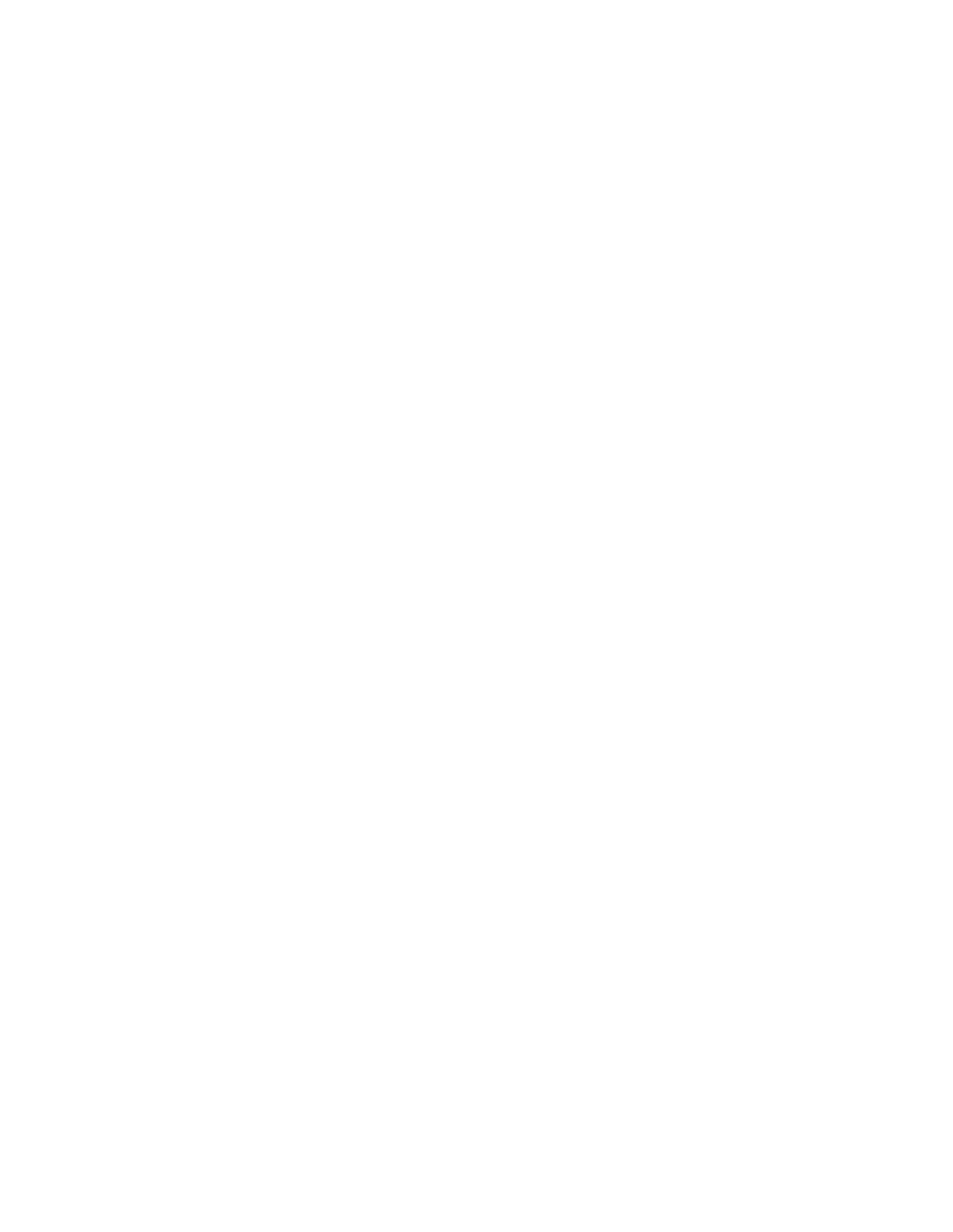## **SECTION 09940 EPOXY COATING**

## <span id="page-2-0"></span>**PART 1 - GENERAL**

#### <span id="page-2-1"></span>1.01 REQUIREMENT

Where specified or shown, an epoxy coating shall be applied as specified herein.

## <span id="page-2-2"></span>**PART 2 - PRODUCTS**

## <span id="page-2-3"></span>2.01 MATERIAL

The material used shall be 100 percent (100%) powder epoxy and shall be Dow Corning DC 3100, Furane Plastics Co. No. 268, Three-M Company "Scotchcoat," Michigan Chrome and Chemical Company "Miccron 650 or 651," or approved equal.

### <span id="page-2-4"></span>**PART 3 - EXECUTION**

### <span id="page-2-5"></span>3.01 SURFACE PREPARATION

The surface shall be blast-cleaned in accordance with SSPC-SP-5 (White Metal Blast Cleaning). The grit size used shall be as recommended by the epoxy manufacturer.

#### <span id="page-2-6"></span>3.02 APPLICATION

Application of the epoxy coating shall be in accordance with the manufacturer's instructions.

## <span id="page-2-7"></span>3.03 THICKNESS OF COATING

The minimum dry coating thickness shall be 8 mils, provided, however, that the thickness of coating in the grooves for valves or fittings designed to receive a rubber gasket shall be approximately 5 mils.

#### <span id="page-2-8"></span>3.04 INSPECTION

Coating thickness shall be checked with a nondestructive magnetic type thickness gage. Coating integrity shall be tested with a spark testing unit operating at approximately 2,000 volts. All pinholes shall be marked, repaired, and retested. No pinholes or other irregularities will be permitted in the final coating.

## <span id="page-2-9"></span>3.05 FIELD REPAIRS

If small local repairs are necessary, they shall be made using Keysite 740, or approved equal. The surface must first be solvent-cleaned in accordance with SSPC-SP-1 (Solvent Cleaning).

## **END OF SECTION 09940**